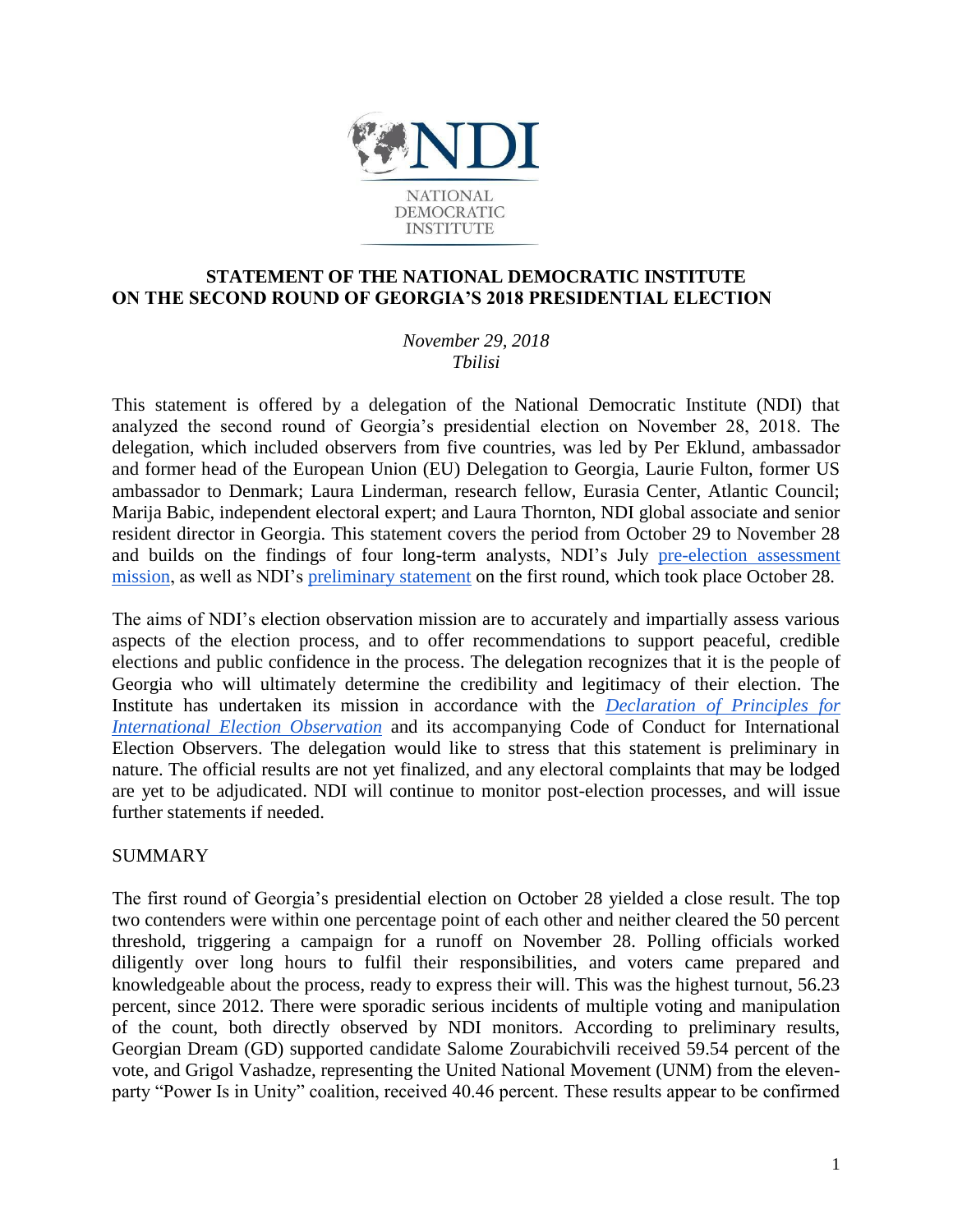by the International Society for Fair Elections and Democracy (ISFED) independent parallel vote tabulation (PVT) showing 59.1 percent for Zourabichvili and 40.9 percent for Vashadze.

An election campaign that was predicted in early summer to be calm and uneventful proved instead to be heated and divisive. The period ahead of the runoff was marked by incidents of violence, reports of intimidation, and other practices that violated the spirit, and arguably the letter, of election laws. Campaign rhetoric grew even more aggressive and hostile between the two rounds, with messages of fear and threats of instability. The election lacked constructive debate on ideas, values, or visions for the presidency.

In many ways, the election took on meaning well beyond the choice of the next president. It became a referendum on political leadership, a power struggle over old grievances, and a false choice between doomsday scenarios. Election discourse, fueled by the main media broadcasters, intended to divide voters to extremes, depicting a decision between "nine bloody years of Saakashvili," a reference to the former Georgian president, or "corrupt, inept rule of a billionaire oligarch," referring to former prime minister and party chair Bidzina Ivanishvili. This left many Georgians, who dislike either extreme image, feeling politically dispossessed. Leaders from both campaigns acknowledged that the election was negative, divisive, and harmful to Georgian democracy, but largely pointed fingers at each other for blame.

Democratic governance is Georgia's most precious asset. It has set the country apart from its authoritarian neighbors and made possible the prospects for European and Euro-Atlantic integration. Squandering this asset would have immeasurable costs. It will be critical that Georgia not allow the conduct of this election campaign to define the country's political life going forward. Heading into the 2020 parliamentary elections, it is this delegation's hope that Georgians will reject the divisive and harmful practices of this election and work to build a more constructive political environment in which contenders compete on a level playing field and contend on the basis of policy differences relevant to citizens' interests.

## BACKGROUND

The first round of the Georgian presidential election, the country's final direct election of the president, was marked by both positive and negative features. Voters had multiple electoral choices and the campaign was lively and dynamic, though filled with vitriol and personal attacks. The media environment was diverse and offered a variety of viewpoints, although fractured along partisan lines. Election day largely proceeded in a calm and orderly manner but domestic monitoring organizations described a pre-election environment shaped by reports of intimidation of state officials and mobilization efforts to support Zourabichvili. Most striking about the first round were the aggressive, personalized, and unprecedented attacks by senior state and party officials against the country's most respected civil society organizations (CSOs) and their leaders. While criticism of CSOs continued after the first round, the rhetoric was less intense.

CEC results showed that independent candidate Zourabichvili won 38.64 percent of the vote and Vashadze won 37.74 percent. Because the 50 percent threshold was not cleared by either candidate, Georgia held a second round of voting between Vashadze and Zourabichvili on November 28.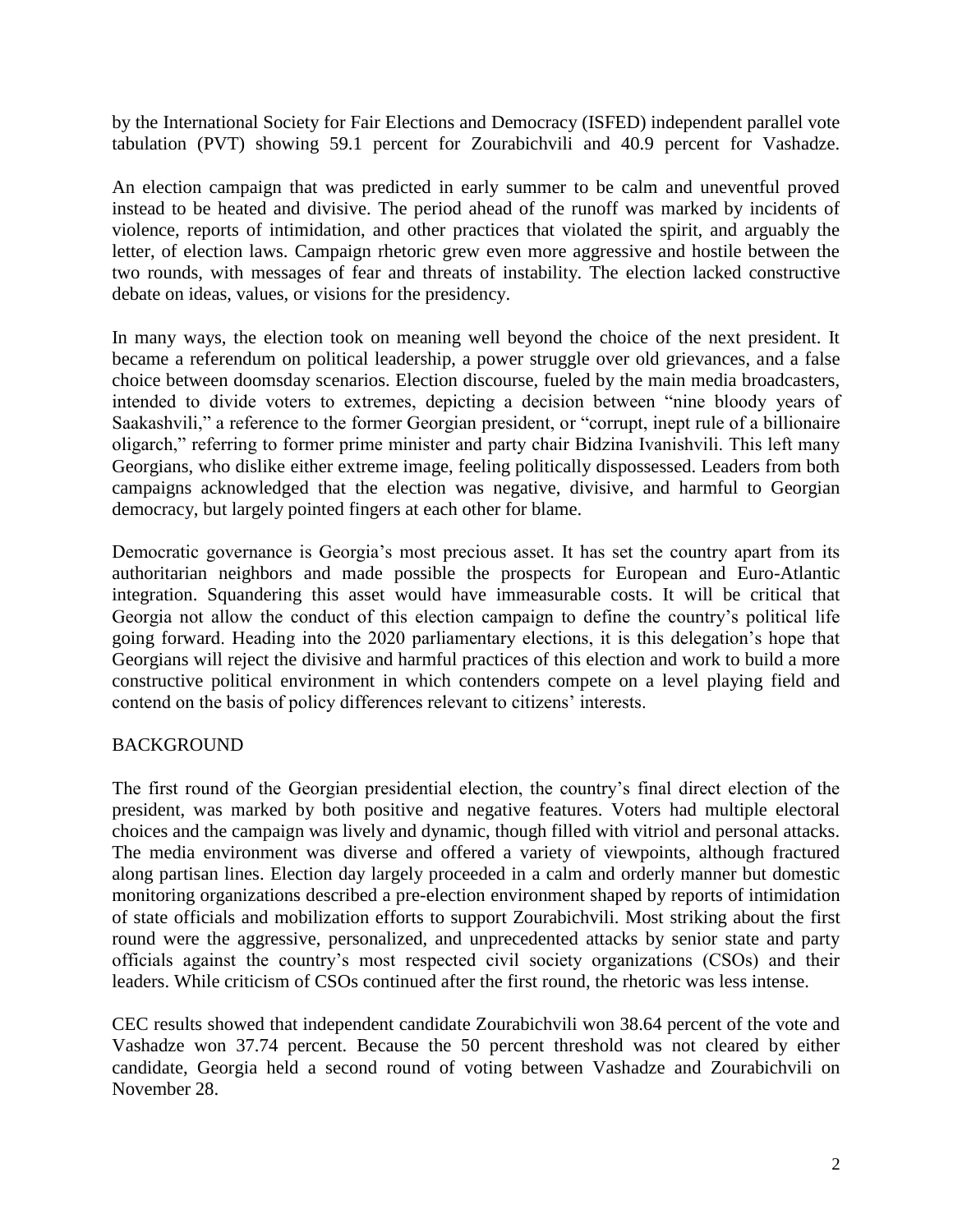#### SECOND ROUND CAMPAIGN

 $\overline{a}$ 

After the conclusion of the first round, GD leaders openly expressed surprise about the narrow margin and told NDI analysts that their runoff strategy would focus on two key components. One was a decision to have the party, under the management of Ivanishvili, more fully take over the campaign of Zourabichvili, assuming responsibility for activities, messages, and strategies. Indeed, GD leaders became the literal face of the Zourabichvili campaign, as many billboards featuring photos of Zourabichvili across the country were replaced with photos of Ivanishvili and other party leaders. Commercials aired that presented senior GD leaders talking about government achievements. Zourabichvili became less visible. Some observers interpreted this initiative as the party's rebuke of its favored candidate. The full takeover of the campaign and intense investment in the presidential race represented a significant departure from the party's position in early summer that the election was unimportant and GD would not be involved in order to create opportunities for other political parties and contribute to pluralism.

The second strategy was the decision to adopt messages based on fear of UNM rule. GD leaders explained that this tactic paid off as there was an almost immediate uptick in Zourabichvili's poll numbers. Nationwide, Georgians heard senior GD leaders on television, in social media, and on advertisements warning that a vote for Vashadze would lead to the pardon and return of former president Mikheil Saakashvili and, in turn, the alleged torture and abuses of the past. They raised the specter of civil war and unrest.<sup>1</sup> Ivanishvili made televised addresses warning of violence and destabilization if people did not choose Zourabichvili.<sup>2</sup> "No to Misha" and "I am defending freedom" campaigns and rallies, organized by unknown groups, also popped up across the country, supporting Zourabichvili's campaign narrative.

The Vashadze campaign was also characterized by negative rhetoric. As in the first round, the campaign continued to call Zourabichvili a traitor, linking her to Russian interests, and a security threat in television advertisements. The campaign emphasized the need for a competent government to avoid economic catastrophe and explained that the presidency was the first step in dismantling "inept" GD governance. It also promised an increase in pensions, higher teacher and police salaries, and lower mortgage rates, pledges criticized for being both populist and irrelevant to the mandate of the president. Saakashvili loomed large over the campaign, making daily media appearances and statements, including those criticized by leading CSOs as xenophobic<sup>3</sup> and anti-semitic.<sup>4</sup> It should be noted that Saakashvili, who is not a citizen of Georgia, is prohibited from campaigning.

<sup>1</sup> Georgian Dream Backbenchers invoke the Specter of Civil War, Civil.ge, October 30, 2018, [https://civil.ge/archives/262689.](https://civil.ge/archives/262689) 

<sup>&</sup>lt;sup>2</sup> Ivanishvili addresses the nation, Civil.ge, November 5, 2018, [https://civil.ge/archives/263703.](https://civil.ge/archives/263703)

<sup>&</sup>lt;sup>3</sup> NO to phobia platform addresses ex-president for his remarks, November 20, 2018, <https://www.transparency.ge/ge/post/platporma-ara-pobias-eksprezidentis-gancxadebebs-kidev-ertxel-exmaureba>

<sup>&</sup>lt;sup>4</sup> In his video address on November 4, Saakashvili used derogatory language describing South Asian visitors, who live and work in the United Arab Emirates, claiming they are as undesirable as tourists for not bringing much income to the tourist industry. [https://civil.ge/archives/263934.](https://civil.ge/archives/263934) On November 8, commenting on Georgian Dream campaign tactics, Saakashvili said: "they have paid more than 1.2 million to some Jewish swindler Moshe to come up with campaign billboards with dreadful faces that they have put up in Tbilisi." <https://civil.ge/archives/266841>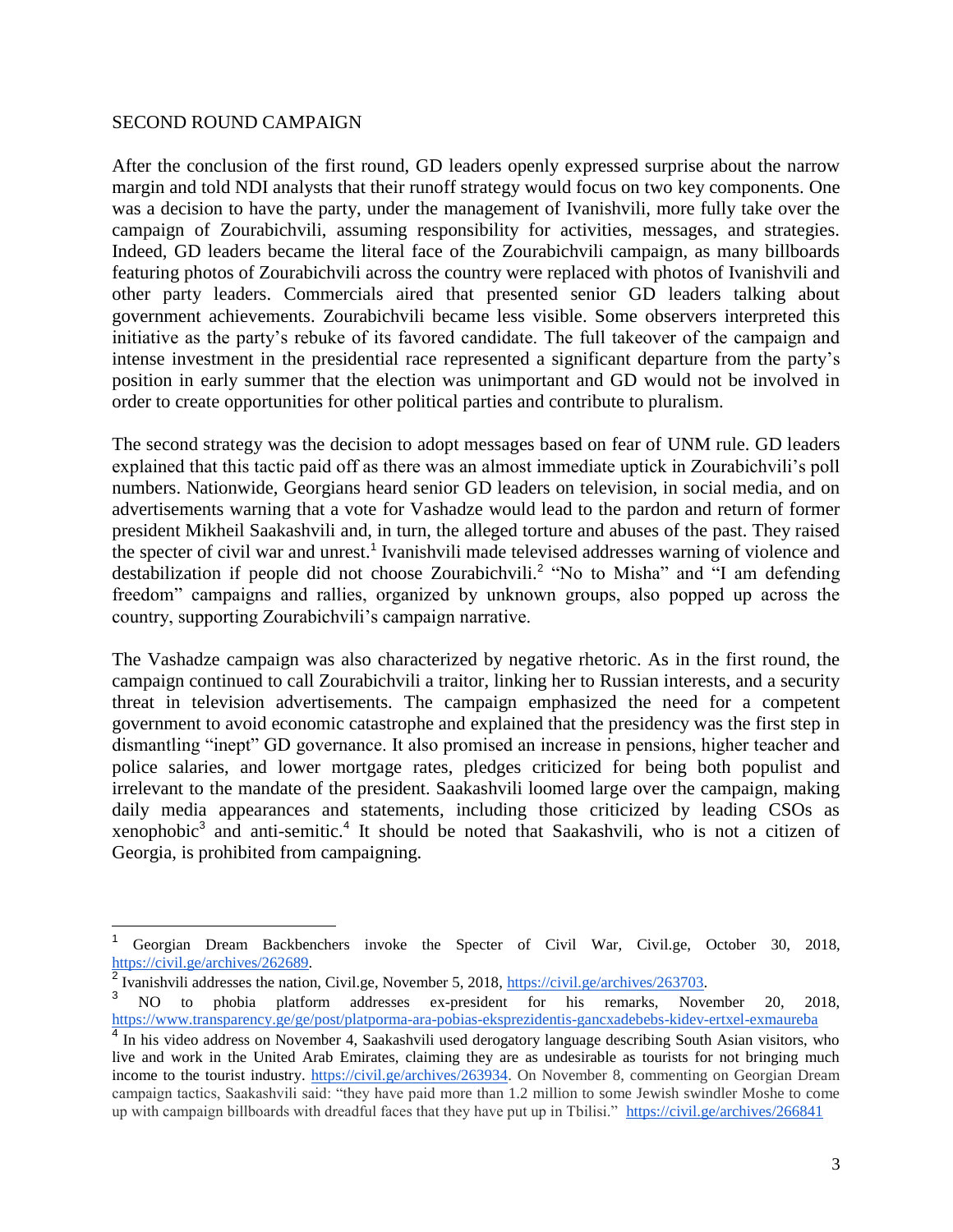Among parliamentary parties, European Georgia (EG), which fielded the third-place candidate David Bakradze in the first round, endorsed Vashadze, while the Alliance of Patriots backed Zourabichvili. The EG decision was met with some resistance from within, and several *sakrebulo* (local council) members left the party. Some media broadcasters also embraced partisan positions even more overtly than in the first round. On October 30, Imedi TV announced it would change its regular broadcasting schedule to focus on attacking Vashadze's candidacy and "work to prevent the regime from coming back."<sup>5</sup> Imedi used its regular talk show, Imedi Live, to warn of the dangers of a Vashadze win and to promote the candidacy of Zourabichvili. Rustavi 2, for its part, continued its pro-UNM editorializing and aired controversial clips of GD male leaders dressed in Zourabichvili's clothing as a way to poke fun at their billboards and speculated on the private life of the candidate. With the country's main television broadcasters essentially becoming instruments of the campaigns, citizens' access to reliable information about the candidates was limited. No debates were held in the second round.

### ABUSE OF STATE RESOURCES

Immediately following the first round of the election, government officials and GD leaders made almost daily announcements of state projects and promises of social spending, including additional payments to the socially vulnerable, increased salaries for military service persons and teachers, provision of housing ownership to certain groups, and assistance to veterans, as well as infrastructure and other projects.<sup>6</sup> According to the election code, the implementation of public projects or programs, or increases in welfare benefits, within 60 days of an election is prohibited unless allocated within the state budget prior to the  $60$ -day period.<sup>7</sup> Government leaders maintained that all the announced projects were previously planned, while ISFED suggested that some could qualify as electoral law violations as they were not known prior to the campaign.<sup>8</sup> A Transparency International - Georgia (TI) statement called on the government to refrain from announcing large-scale social programs, warning that such "electorally motivated public spending ... borders on the use of financial administrative resources for election purposes."<sup>9</sup>

Days ahead of the November 28 election, the prime minister announced that approximately 600,000 people would have their loans forgiven, with the costs reportedly covered by the Cartu Foundation, established by Ivanishvili. There is a lack of clarity or transparency about aspects of the arrangement, and little is known about the decision process or finances of the foundation. The timing of the announcement, the direct link of the foundation to the chair of GD (and face of

<sup>&</sup>lt;sup>5</sup> Imedi statement: "The pre-election campaign will be particularly hard before the second round as the choice on one side is the UNM. TV Imedi and its owners know from their own what does it mean when UNM is in power. Therefore, for the pre-election period Imedi TV is changing its broadcasting and we will work to prevent the regime from coming back.[" https://imedinews.ge/ge/saqartvelo/83392/imedi-mushaobis-sagangebo-rejimze-gadadis](https://imedinews.ge/ge/saqartvelo/83392/imedi-mushaobis-sagangebo-rejimze-gadadis)

<sup>&</sup>lt;sup>6</sup> Paragraph 5.4 of the 1990 OSCE Copenhagen document requires "a clear separation between the State and political parties; in particular, political parties will not be merged with the State."

Article 49, paragraph 3 and 4 of the Election Code of Georgia.

<sup>&</sup>lt;sup>8</sup> Programs announced by the authorities ahead of the runoff election amount to abuse of administrative resources. ISFED, November 9, 2018,<http://www.isfed.ge/main/1441/eng/>

<sup>&</sup>lt;sup>9</sup> Statement of Transparency International: The government must refrain from announcing large-scale social programs during the period leading up to the second round of elections, November 8, 2018,

[https://www.transparency.ge/en/post/government-must-refrain-announcing-large-scale-social-programs-during](https://www.transparency.ge/en/post/government-must-refrain-announcing-large-scale-social-programs-during-period-leading-second)[period-leading-second](https://www.transparency.ge/en/post/government-must-refrain-announcing-large-scale-social-programs-during-period-leading-second)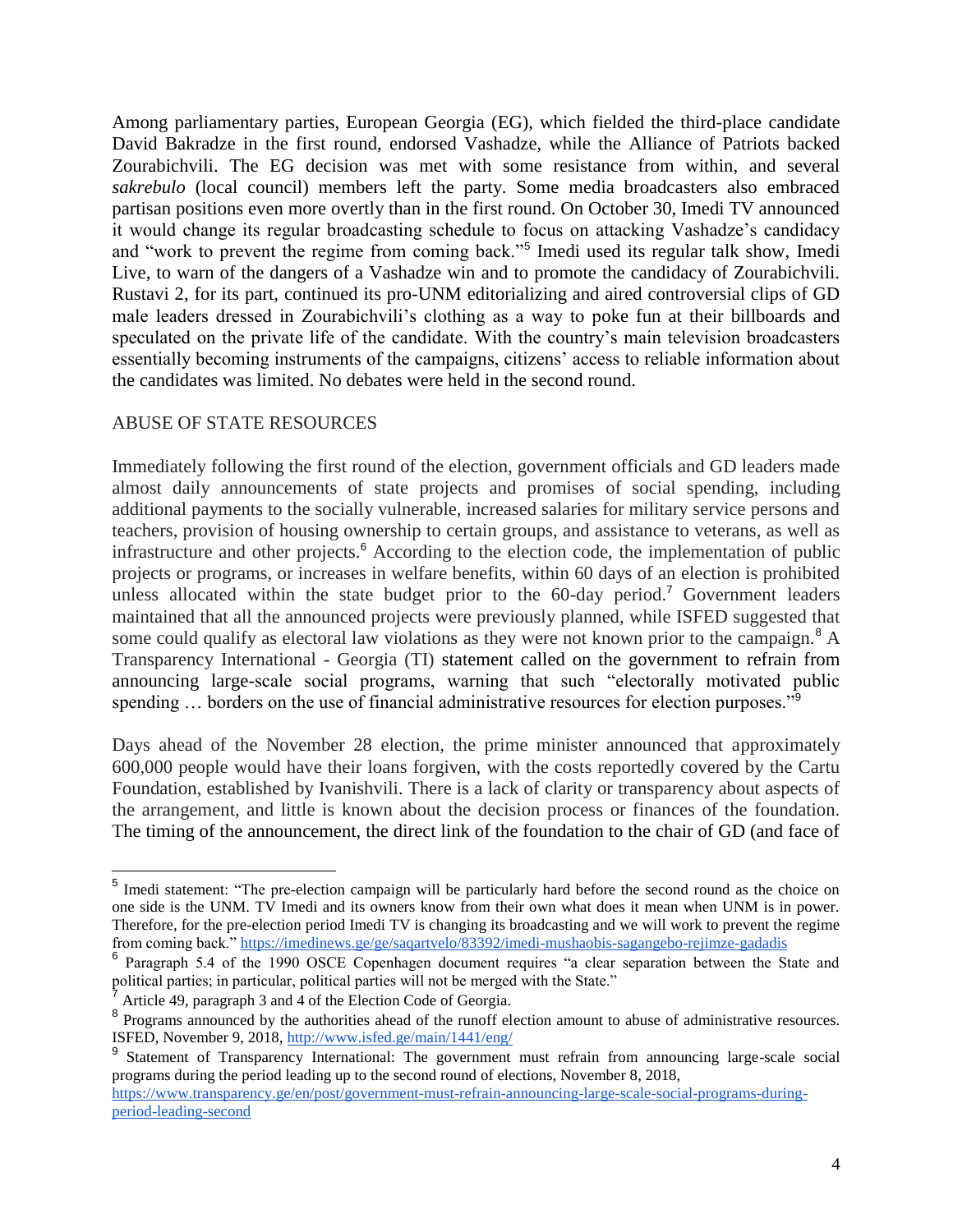Zourabichvili's campaign), and the involvement of the prime minister, led TI, ISFED, the Georgian Young Lawyers Association (GYLA), and other observers to state that the electoral purposes of the announcement were clear and thus represented an unprecedented case of vote buying under criminal code article 164.<sup>10</sup> The prosecutor's office launched an investigation.

GD leaders reported to the mission that the government had discussed addressing loan forgiveness in the spring, although CSOs pointed out that no specific plan or financing mechanism had ever been articulated until the campaign. Senior GD representatives explained they needed to announce the plan during the campaign to respond to Vashadze's reference to loan forgiveness as an unfulfilled government promise. Contradictorily, Ivanishvili publicly stated that there was "no connection" to the election. Whether determined to be a criminal act or not, most domestic and international observers with whom the NDI delegation met agreed that an intent to influence voters appeared evident and the announcement raised significant questions about the blurring of lines between campaign, state, and private resources.

TI, ISFED, and GYLA also reported that a whistleblower had come forward claiming that the government body responsible for the civil registry was producing fake ID cards for the purposes of voting in certain districts. CSOs came under criticism by the government for not disclosing their source or sufficient evidence to enable further investigation. In addition, a total of 9,781 new voters, including approximately 3,000 who had turned 18, were added to the voters list between the first and second election rounds, an usual increase according to CSOs, as well as the CEC chair, who said it was 3,500 more names than average. This has further contributed to speculation and distrust in electoral integrity.

## CAMPAIGN FINANCE

 $\overline{a}$ 

Access to campaign funding was significantly uneven, with Zourabichvili receiving 75 percent of donations, according to the State Audit Office (SAO). The campaign also benefited from the "no to Misha," "I am defending freedom," and other anti-UNM initiatives that openly called for the electoral defeat of Vashadze through rallies, billboards, social media posts, and over 30 offices of activists. These movements are not legally-registered entities and SAO officials reported they did not know the identity of most of the donors. According to the SAO, the activities represented donations to the Zourabichvili campaign and the recipient must declare them as contributions if the campaign was aware of and coordinating with the movements. The SAO acknowledged that such proof of coordination was difficult to establish. The campaign did report the billboards as in-kind donations, worth 300,000 GEL, but the other contributions, such as offices, activists, and rallies, have not been reported yet. In addition to GD support, Zourabichvili also benefited from the rallies of the Alliance of Patriots (AoP), which is prohibited by law.<sup>11</sup> The SAO reported that the AoP had already been penalized 30,000 GEL for illegal donations.

<sup>&</sup>lt;sup>10</sup> "For election purposes offering, promising, handing over or rendering directly or indirectly money, securities (including financial instruments), other property, title in property, services or any other advantage, or knowling accepting such offering, or entering into fraudulent, sham, or other transactions to avoid statutory restrictions" is an offense punished by up to three years prison or a fine.

<sup>&</sup>lt;sup>11</sup> Article 26, paragraph 1 (c) of the Organic Law of Georgia on Political Unions of Citizens prohibits parties from donating to another party.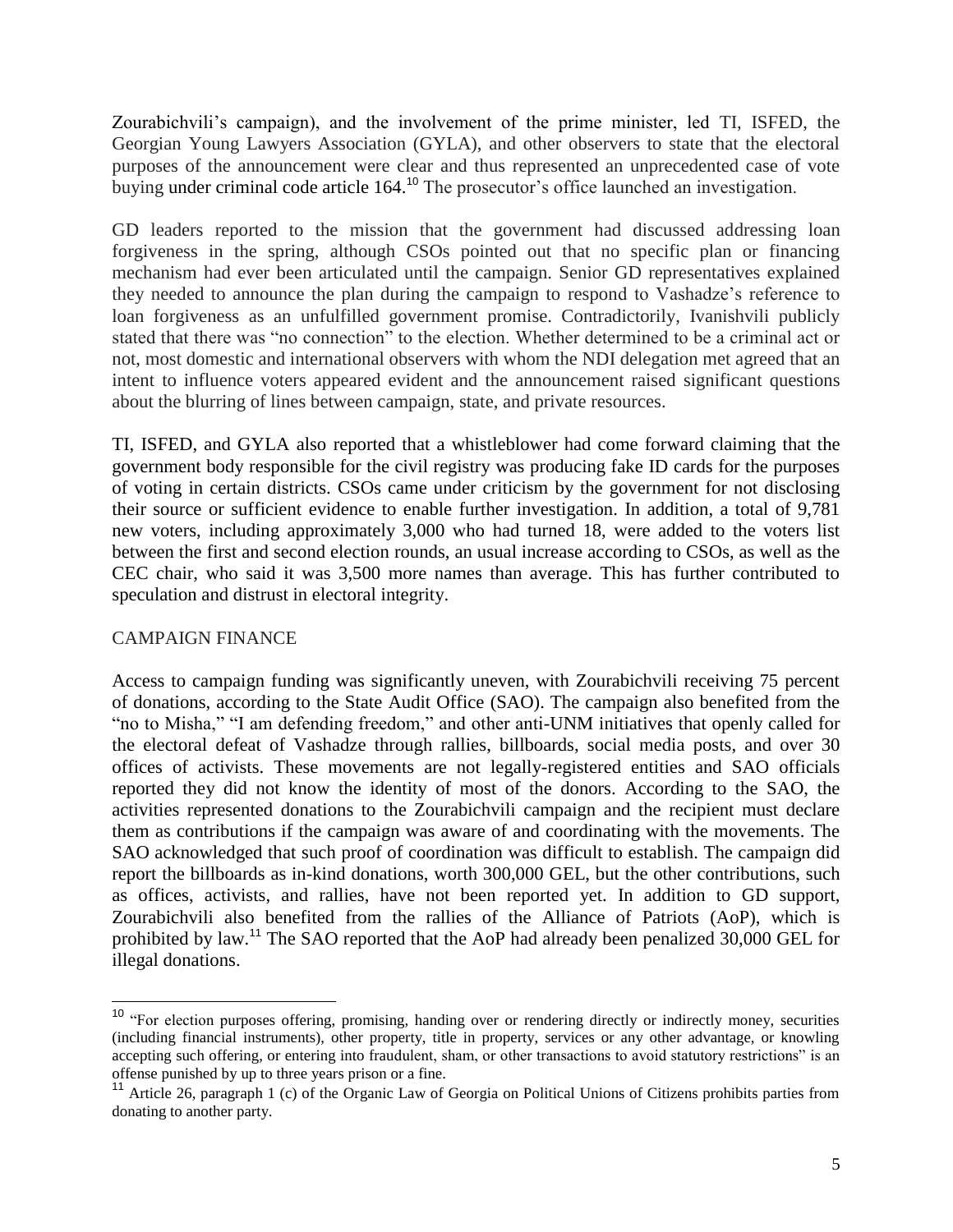CSOs complained that the slow response of the SAO to their submitted complaints had limited the body's deterrent effect. The SAO officials acknowledged that their investigations took time and explained that they faced obstacles. While the office launched 576 investigations of problematic individual campaign donations, for example, there was no legal obligation for people to appear for questioning, preventing the SAO from filing cases to the courts. SAO officials reported to the delegation that they plan to propose changes to the law to strengthen their efficacy.

### VIOLENCE AND INTIMIDATION

Violence against "Strength Is in Unity" coalition representatives began shortly after the first round. GYLA reported nine incidents. The Ministry of Internal Affairs (MIA) stated that 22 people were charged with violent crimes. The most serious incident was the October 30 beating in Akhalkalaki of four UNM activists, who were hospitalized with serious injuries for several days. The MIA launched an investigation of the attacks, initially on the charge of hooliganism, although later criminal charges of violence were brought against five GD activists. Also in Akhalkalaki, on November 7, a UNM activist was attacked, a case that came under speculation about intimidation when the victim, after initially describing the attack by masked men, later claimed that he fell down when interviewed as part of the MIA's investigation. The UNM ascribed responsibility for the Akhalkalaki violence to Enzel Mkoyan - a majoritarian GD MP an allegation denied by the ruling party. Responding to the incidents, Parliamentary Speaker Irakli Kobakhidze blamed UNM for the "provocations."

Another attack took place in Kaspi on October 29 in which an opposition party representative at a precinct election commission was beaten, allegedly by two GD supporters, according to reports filed. On November 22, the campaign manager for Vashadze in Oni District was stabbed outside his home and hospitalized with serious injuries. Opposition representatives asserted that the attacker was a GD activist and the violence was election-related. The MIA launched an investigation but maintained there was no evidence that it was politically-motivated but rather a drunken dispute. Regardless of motive, such acts could exacerbate an already heated campaign environment. Opposition leaders reported that the incidents have stirred fear among their supporters. While there was disagreement between government representatives and opposition about whether electoral violence was decreasing or on the rise, any act of violence has no place in an election and if inadequately addressed, threatens to send a message of impunity to future perpetrators.

Zourabichvili publicly reported that she and her family had received threats of violence against them via voice and text messages, and identified the perpetrators as former military servicemen with links to UNM. The MIA opened an investigation.

Reports of intimidation of state employees to vote for Zourabichvili, or not to vote, were widespread ahead of the runoff, including first-hand accounts from family members of NDI staff. ISFED reported more than 40 cases of intimidation, an increase from the first round campaign period. ISFED, GYLA, TI, and Public Movement Multinational Georgia (PMMG) also described new forms of intimidation, including in the private sector with management pressure on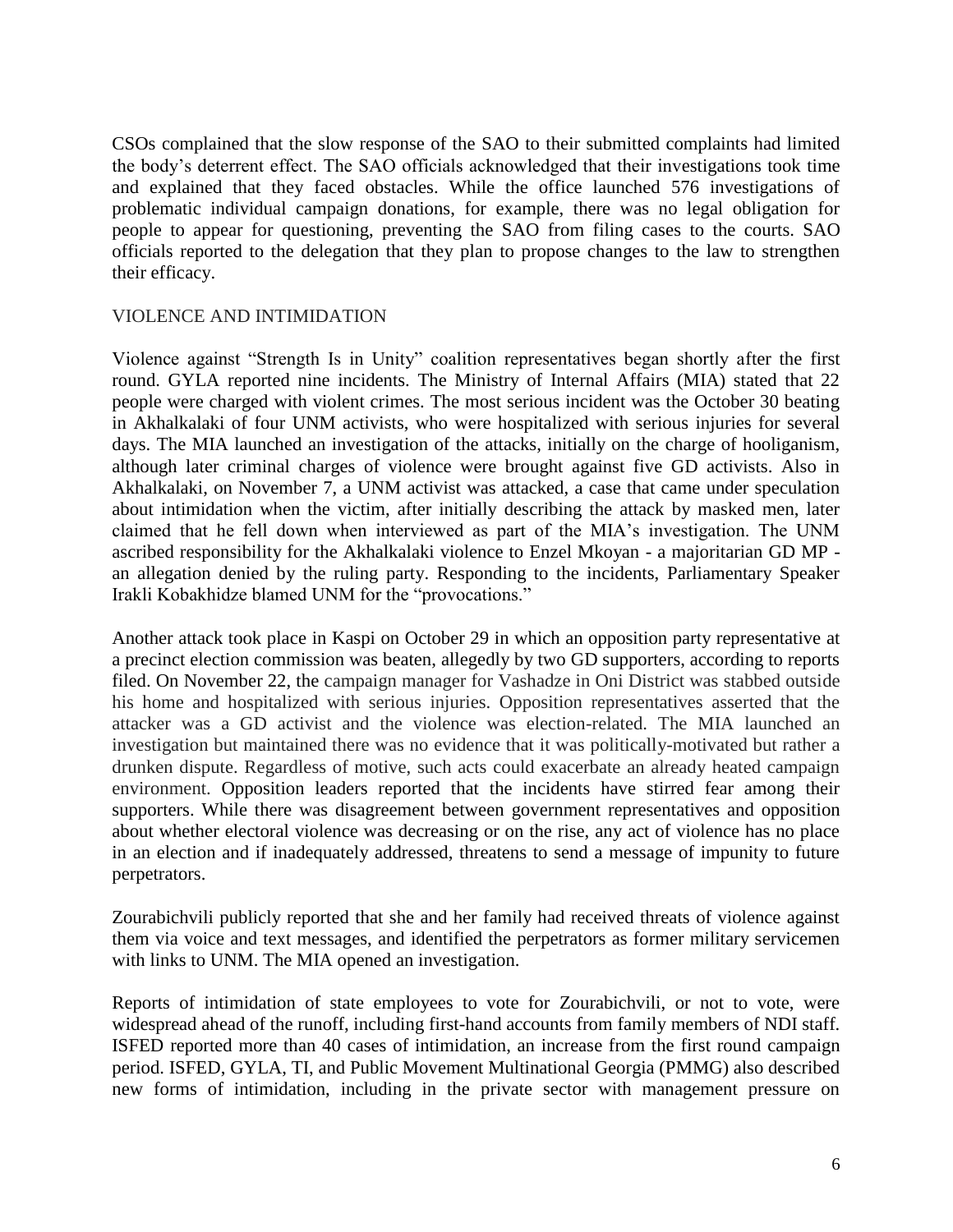employees to support Zourabichvili. Government leaders deny such intimidation occurs and have pressed these groups to reveal their sources and provide more evidence so they could investigate. CSOs have explained that whistleblowers are afraid to come forward, concerned about potential retaliation and lacking confidence that the government's law enforcement, investigative, and judicial proceedings would be impartial. The MIA stated that it had used "all its means" to investigate cases but ultimately lacked adequate information and evidence to bring charges. It is difficult for this delegation to establish the scale of intimidation, but the extensiveness and consistency of the allegations from multiple sources, and credibility of cases reported to NDI directly, indicate serious action is needed to eliminate this problem from future elections.

### ELECTION ADMINISTRATION

On November 14, the CEC finalized results from the first round of the presidential elections and announced the date of the runoff election to be Wednesday, November 28. The date selected became a heated political controversy for multiple reasons. First, there had never been a presidential runoff, presenting un-chartered legal territory for date selection, with numerous conflicting provisions in the law. Several parties and observers questioned the CEC's interpretation that the 28th was the only legal option, arguing that weekend options were also viable. Second, while the election day was declared a public holiday in Georgia, opposition parties as well as GYLA, ISFED, and  $TI<sup>12</sup>$  raised concerns that it would be difficult for Georgians living abroad to participate on a weekday. Further, a day might not be sufficient for some voters in Georgia to travel to their place of registration. Observer groups reported that some of their monitors dropped out because they could not take the day off, as many private companies failed to provide a holiday. Third, GD leaders had announced the election date of November 28 prior to the CEC declaration,<sup>13</sup> raising the impression, according to CSOs and opposition parties, of political influence on the CEC's decision. Courts rejected complaints related to the selected date.

Election administrators proceeded with preparations for the second round in a timely and efficient manner in accordance with the law, including providing refresher training for precinctlevel commissioners and regularly publishing decisions and updates on its activities on its website.

In a welcome step, a few days prior to the runoff, the office of the prime minister established a forum for observer groups to raise their electoral concerns to the government at the highest level for redress. The prime minister stated his intention to continue the platform after the election in order to discuss possible reforms and build confidence in the electoral process going forward. The need for the alternative forum emerged after the leading domestic observer groups boycotted the Inter-Agency Commission for Free and Fair Elections (IACFF), citing the lack of a conducive environment for constructive dialogue and resolution.

### ELECTION DAY

 $\overline{a}$ 

<sup>&</sup>lt;sup>12</sup> "The Presidential Run-off Should be Scheduled on a Non-work Day," Statement of ISFED, GYLA, and TI, November 27, 2018[, http://www.isfed.ge/main/1444/eng/](http://www.isfed.ge/main/1444/eng/)

<sup>&</sup>lt;sup>13</sup> "Presidential Run off Slated for November 28," Civil.ge, November 14, 2018,<https://civil.ge/archives/265707>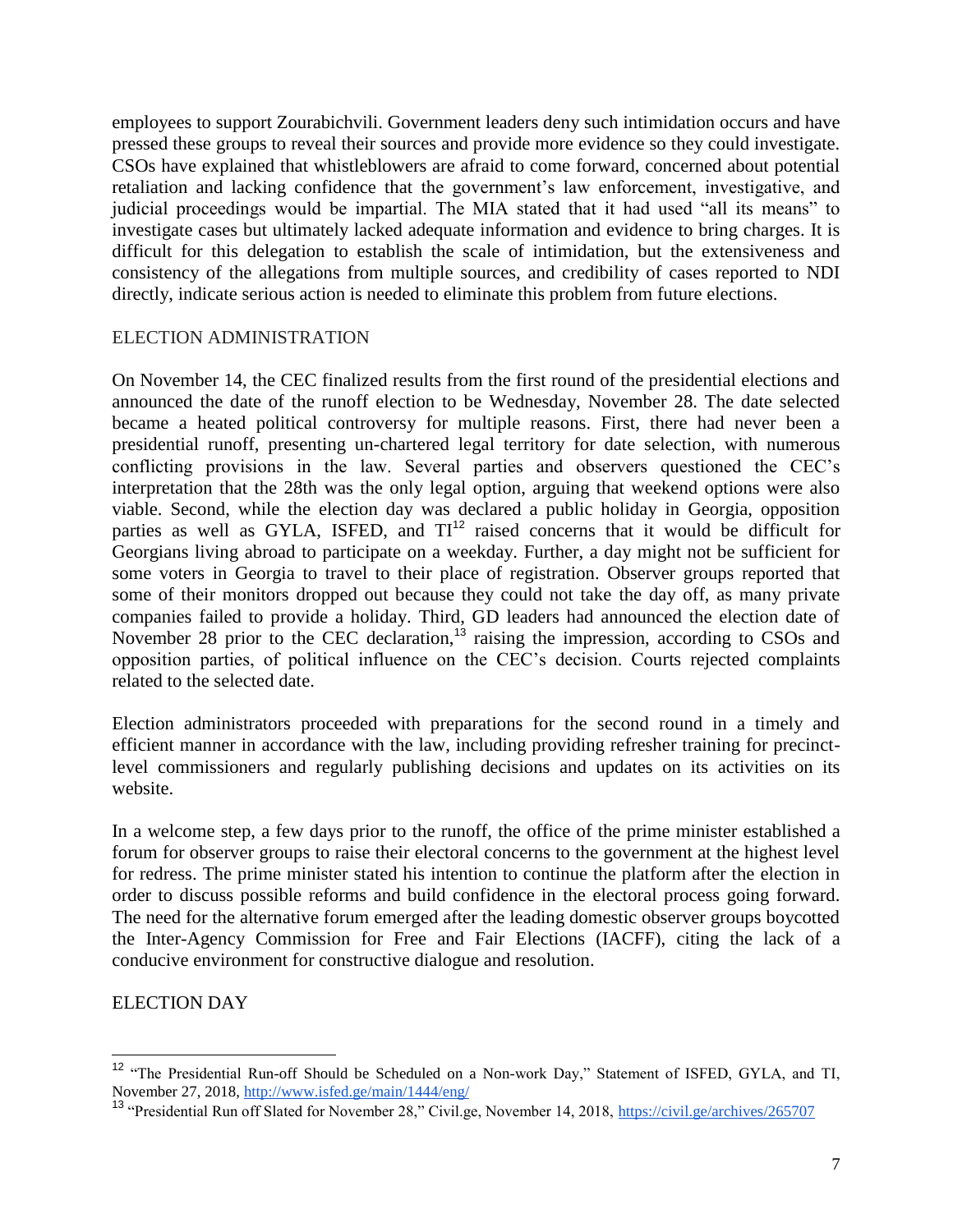NDI observers visited a limited number of polling stations on election day following opening, voting, closing, and counting procedures in multiple locations throughout the country. Election day proceeded in a generally calm and peaceful environment, although, at least seven cases of violence are under investigation by the MIA. Preliminary voter turnout was 56.23% which was significantly higher than the first round. Overall, voters demonstrated a strong understanding of the voting process. In addition, a large number of observers as well as representatives of candidates and media organizations were accredited for the election, contributing to the overall transparency of the process.

Prominent domestic observer groups generally positively assessed the election day voting procedures in the vast majority of precincts.<sup>14</sup> However, they also reported serious violations with the potential to impact the result in select polling stations,<sup>15</sup> such as instances of votebuying, attempted ballot box stuffing, and multiple voting.<sup>16</sup> NDI observers also witnessed group and proxy voting, as well as one case in which several individuals entered a precinct election commission (PEC) with ballots, and, without verification of their identity or appearance on the voters list, cast votes, and exited the PEC with ballots. NDI also observed instances of voters with traces of ink permitted to vote, queue controllers failing to properly check voters for ink, and PEC members failing to properly ink voters.

Both domestic observers and NDI reported the presence of party and electoral subject coordinators outside polling stations with copies of voters lists or simply gathered in large groups in the vicinity of PECs. While this practice is common during elections in Georgia and is not illegal, domestic observer groups expressed concern about the potential influence on the will of voters. Observer groups also noted cases in which their monitors were denied access to the PECs or had their rights to monitor limited. In some instances, PEC officials refused to register observer complaints, and observers were threatened and intimidated by election officials and other persons present at the PEC.

Domestic groups noted that in the majority of precincts, the counting process went smoothly and according to the procedures, with only minor violations. In one case, NDI observers witnessed and recorded clear attempts to manipulate the count, with PEC officials bundling only seven or eight ballots as a group of 10 for Zourabichvili to inflate her count. Following the count, violent incidents were reported in some locations, namely Marneuli and Lagodekhi. According to ISFED's PVT, Zourabichvili received 59.1 percent of the vote and Vashadze 40.9 percent. The results verify those released by the CEC.

## RECOMMENDATIONS

The legislative framework is generally in line with international standards and conducive to the conduct of democratic elections. Several recommendations put forward by observer missions,

<sup>14</sup> ISFED: http://www.isfed.ge/main/1456/eng/

<sup>15</sup> ISFED: [http://www.isfed.ge/main/1456/geo/;](http://www.isfed.ge/main/1456/geo/) GYLA[: https://www.gyla.ge/en/post/saias-kentchisyris-dghis](https://www.gyla.ge/en/post/saias-kentchisyris-dghis-dakvirvebis-shedegebi-2100-saatistvis#sthash.tzbIun5A.dpbs)[dakvirvebis-shedegebi-2100-saatistvis#sthash.tzbIun5A.dpbs;](https://www.gyla.ge/en/post/saias-kentchisyris-dghis-dakvirvebis-shedegebi-2100-saatistvis#sthash.tzbIun5A.dpbs) TI: [https://www.transparency.ge/en/post/statement](https://www.transparency.ge/en/post/statement-about-electoral-process-0700-2000)[about-electoral-process-0700-2000](https://www.transparency.ge/en/post/statement-about-electoral-process-0700-2000)

<sup>&</sup>lt;sup>16</sup> The MIA launched investigations into 9 instances of alleged attempted multiple voting in Kvemo-Kartli.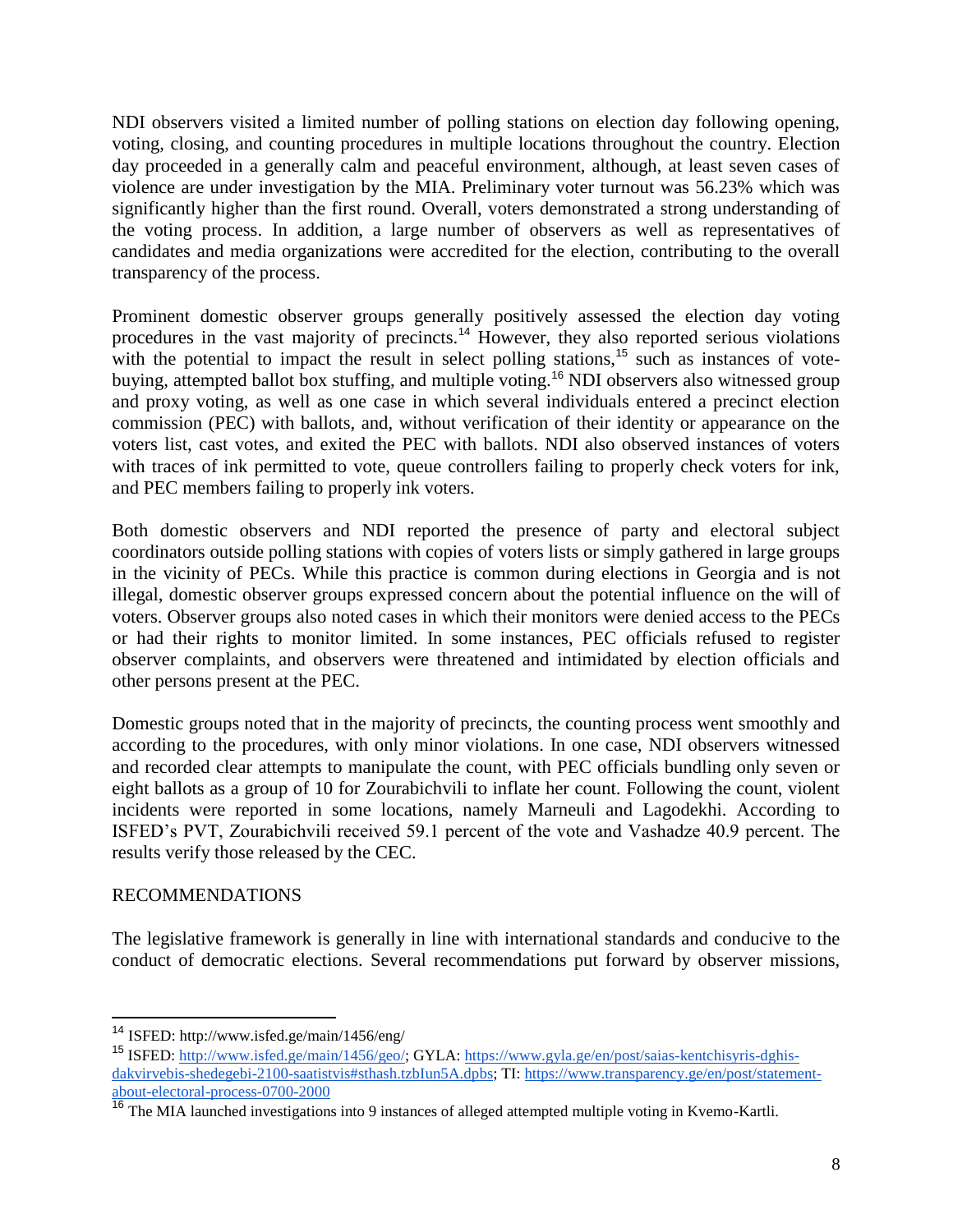including NDI, in previous elections have been considered. More can be done, however, to further improve elections in Georgia.

Two of the most significant long standing challenges in Georgian elections -- intimidation and abuse of state resources -- are difficult to quantify and address. Victims of intimidation are frequently reluctant to come forward, so evidence is hard to gather. Furthermore, people lack confidence that investigations will be impartial or fair. In a country where almost half of employed people are working for the state, the opportunities and incentives for influencing voting behaviors are widespread. This problem will require a significant, proactive commitment from the government to more clearly define distinctions between governance and campaigning, and to invest in education of its employees at all levels. It will also involve the more difficult process of building trust in investigative and judicial neutrality through ongoing reforms.

In its preliminary statement on October 29, NDI put forward several long term recommendations to increase public trust and confidence in Georgia's electoral process. They all remain relevant. In addition, the NDI delegation respectfully offers the following immediate recommendations:

- The election administration should thoroughly investigate the critical violations during voting and the count.
- Reported incidents of violence should be thoroughly and expeditiously investigated, and perpetrators brought to justice in a timely fashion, to send a strong and unequivocal message of zero tolerance.

Ahead of the 2020 parliamentary elections:

- Parties should develop constructive, issue-based platforms to inspire voter confidence and rebuild faith in democratic processes;
- To address polarization and distrust, the government should consider developing a format for dialogue and reconciliation between state bodies, civil society organizations, and political parties, with an aim to improve political and electoral processes;
- In addition to the electoral code changes recommended to parliament in NDI's October statement and previous election reports, including addressing the imbalanced composition of the election administration, amendments should be made to clarify election dates and runoff rules to avoid confusion and perceptions of political interference;
- To address the polarization of the media landscape, efforts should be made to change the incentive structures and invest in improved journalistic practices. International donors should consider increased support for regional media and independent broadcasters;
- Parliament should enhance whistleblower protection to encourage victims of intimidation to come forward. Improved cooperation between law enforcement and observer groups ahead of the 2020 elections on this issue is encouraged;
- Parliament should collaborate with the SAO to draft legislative changes and allocate sufficient financial resources to improve the efficacy of its work, better define contribution regulations, in which donors who are not affiliated with parties or electoral subjects are held accountable for their contributions, and empower the body with sufficient authority to conduct investigations, including penalties for non compliance.
- CEC should continue to improve recruitment and training of PEC officials.